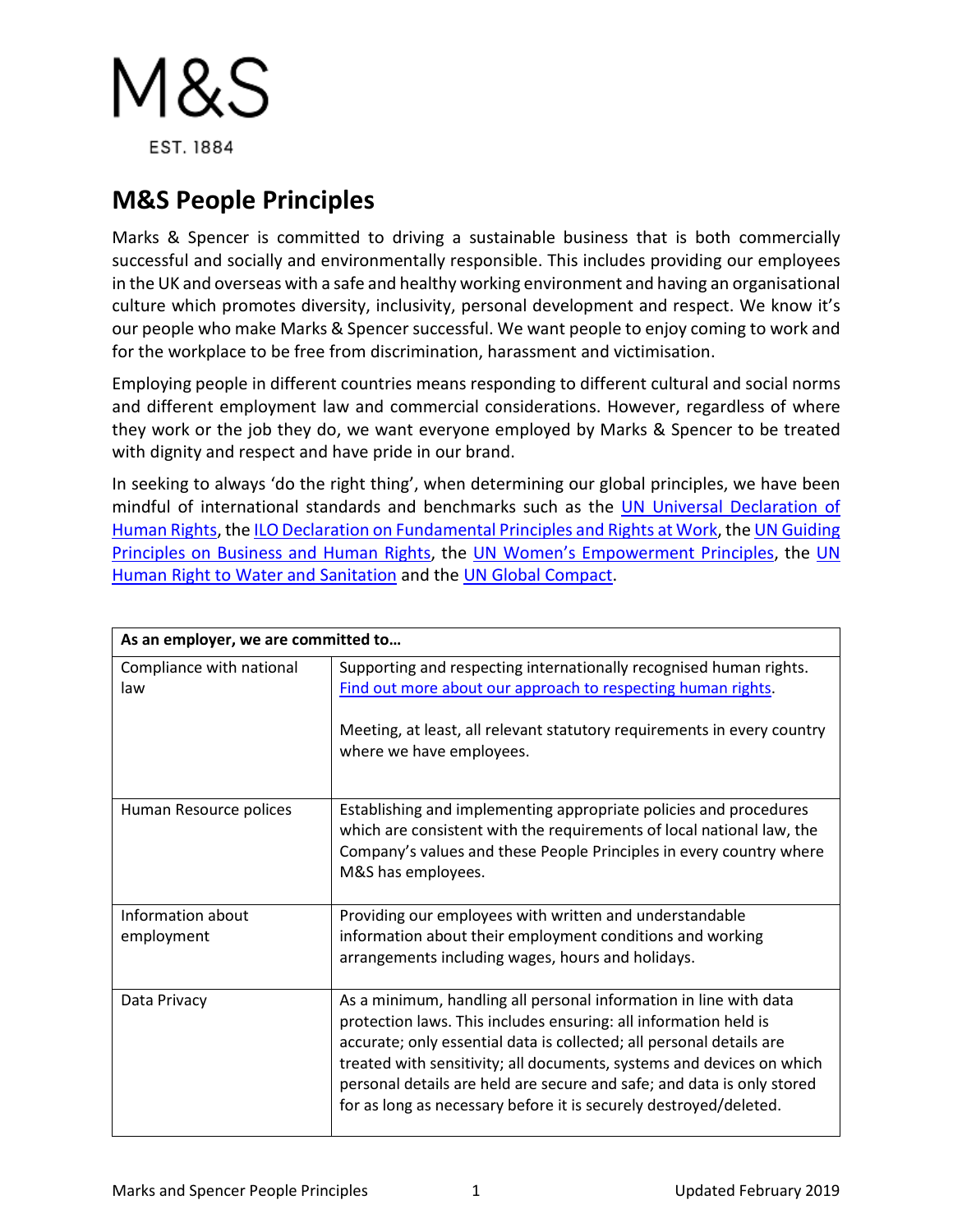| Temporary workers' rights                                | We will provide permanent employment wherever possible.                                                                                                                                                                                                                                                                                                                                                                                                                                                                                                                                                                                                                                                                                                                                            |
|----------------------------------------------------------|----------------------------------------------------------------------------------------------------------------------------------------------------------------------------------------------------------------------------------------------------------------------------------------------------------------------------------------------------------------------------------------------------------------------------------------------------------------------------------------------------------------------------------------------------------------------------------------------------------------------------------------------------------------------------------------------------------------------------------------------------------------------------------------------------|
|                                                          | Where temporary workers (e.g. fixed term contracts or apprenticeship<br>schemes) are employed, appropriate policies and procedures are in<br>place to ensure their employment relationship (i.e. non-permanent<br>status) is justified by the nature of the role/work they are undertaking,<br>its likely duration and safeguard their legal rights.                                                                                                                                                                                                                                                                                                                                                                                                                                               |
| Employee engagement,<br>involvement and<br>participation | Open, clear and honest communication with employees about how<br>the business is doing and opportunities for people to give feedback<br>through surveys, listening groups, and directly to their line manager.<br>We believe, real involvement in business objectives depends on good<br>communication where information, ideas and concerns can be freely<br>exchanged between everyone - at all levels.                                                                                                                                                                                                                                                                                                                                                                                          |
|                                                          | Giving our employees a 'voice' in the workplace and the right to be<br>represented. We respect the right for employees to join a trade union<br>(without any fear of victimisation or discrimination) and the principle<br>of freedom of association and where our employees are represented<br>by a legally recognised trade union, we respect the principle of<br>collective bargaining. However, at Marks & Spencer we are committed<br>to direct employee engagement and participation (through elected<br>employee involvement groups) as we believe that the people who<br>work for us: have invaluable first-hand knowledge of our business<br>operation; have the greatest vested interest in our commercial<br>success and know most about what issues matter to workplace<br>colleagues. |
| Discrimination and Equal<br>Opportunities                | Treating everyone equally regardless of age, gender, gender<br>reassignment, colour, ethnic or national origin, disability, hours of<br>work, nationality, religion or belief, marital or civil partner status,<br>disfigurement, political opinions or sexual orientation.<br>We treat all colleagues with dignity and respect and expect colleagues<br>to treat each other and our customers in the same way.                                                                                                                                                                                                                                                                                                                                                                                    |
|                                                          | It is M&S policy to promote an environment free from discrimination,<br>harassment, and victimisation where everyone will receive equal<br>treatment and where all decisions relating to employment are<br>objective, free from bias, and based solely on work criteria and<br>individual merit. In every set of circumstances, we aim to find the<br>'best fit' between personal requirements and business needs.                                                                                                                                                                                                                                                                                                                                                                                 |
|                                                          | M&S respects cultural and individual diversity and promotes<br>inclusivity which includes seeking opportunities to support<br>disadvantaged people into work. M&S believes that everyone counts<br>and should always be treated with decency and honesty.                                                                                                                                                                                                                                                                                                                                                                                                                                                                                                                                          |
|                                                          | M&S supports working parents and others who may have caring<br>responsibilities by providing, where possible, opportunities to work<br>flexibly and as a minimum, meets all local legal requirements in respect<br>of maternity, paternity, parental leave and special leave arrangements.                                                                                                                                                                                                                                                                                                                                                                                                                                                                                                         |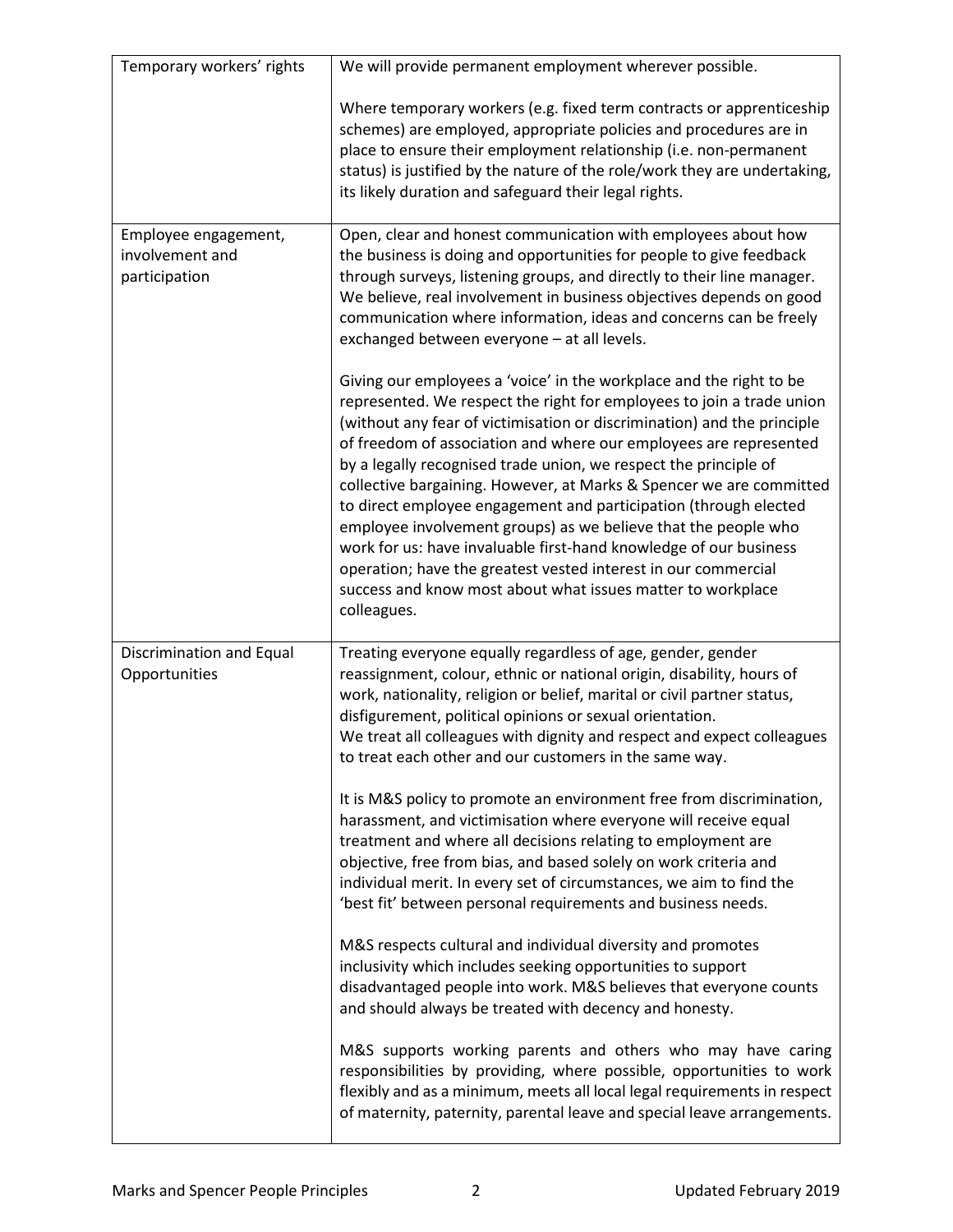| Harassment and abuse                   | Creating a positive work environment free from all forms of bullying<br>and harassment, where all our employees, customers, contractors,<br>agency workers and suppliers have the right to be always treated with<br>decency and respect.<br>M&S has zero tolerance towards all forms of bullying and harassment.                                                                                                                                                                                                               |
|----------------------------------------|---------------------------------------------------------------------------------------------------------------------------------------------------------------------------------------------------------------------------------------------------------------------------------------------------------------------------------------------------------------------------------------------------------------------------------------------------------------------------------------------------------------------------------|
|                                        | We recognise the consequences of such actions can be harmful,<br>subjecting individuals and groups to fear, stress and anxiety, and<br>placing an unwelcome strain on an individual's professional and<br>personal life.                                                                                                                                                                                                                                                                                                        |
| Disciplinary procedures                | Ensuring that all employees are aware of the standards of<br>performance and behaviour they are expected to achieve and having<br>clear and fair processes in place to manage any misconduct, poor<br>attendance and performance issues with a focus on supporting<br>improvement.                                                                                                                                                                                                                                              |
| Workplace grievances                   | Transparent and fair procedures for employees to raise concerns as<br>we appreciate that there may be times when people have a problem<br>or complaint about something to do with work. We want everyone to<br>feel they can raise any legitimate grievances or issues without fear and<br>in confidence. This includes encouraging informal resolution and<br>establishing appropriate grievance mechanisms with the aim of<br>everyone working together to find an agreeable solution.                                        |
| Healthy and safe working<br>conditions | Providing safe, clean and healthy working conditions for all<br>employees. This includes all aspects of work accommodation and<br>working conditions: from access to clean toilet facilities which respect<br>worker dignity, to promoting and supporting well-being initiatives<br>aimed at improving and protecting the mental and physical health of<br>our workforce.                                                                                                                                                       |
|                                        | This commitment includes taking adequate steps to prevent injury and<br>accidents; providing appropriate protective equipment and suitable<br>accommodation and facilities; first aid assistance; and having in place<br>a comprehensive framework of supporting systems, processes, risk<br>assessments and training.                                                                                                                                                                                                          |
| Reward                                 | Regularly reviewing our reward and benefit arrangements to ensure<br>they are attracting and retaining the talent we need; remain objective<br>and free from bias or discrimination including meeting our equal pay<br>obligations for men and women working in the same jobs; and are at<br>least meeting any legal minimum standards. We seek to encourage<br>and recognise business and individual performance and our approach<br>includes considering appropriate prevailing industry norms and local<br>economic factors. |
|                                        | Regardless of where they work in the world, our employees are paid<br>regularly and on time. Only authorised or legally allowed deductions<br>from wages are made and all owed salary is paid when, for whatever<br>reason, anyone leaves M&S employment.                                                                                                                                                                                                                                                                       |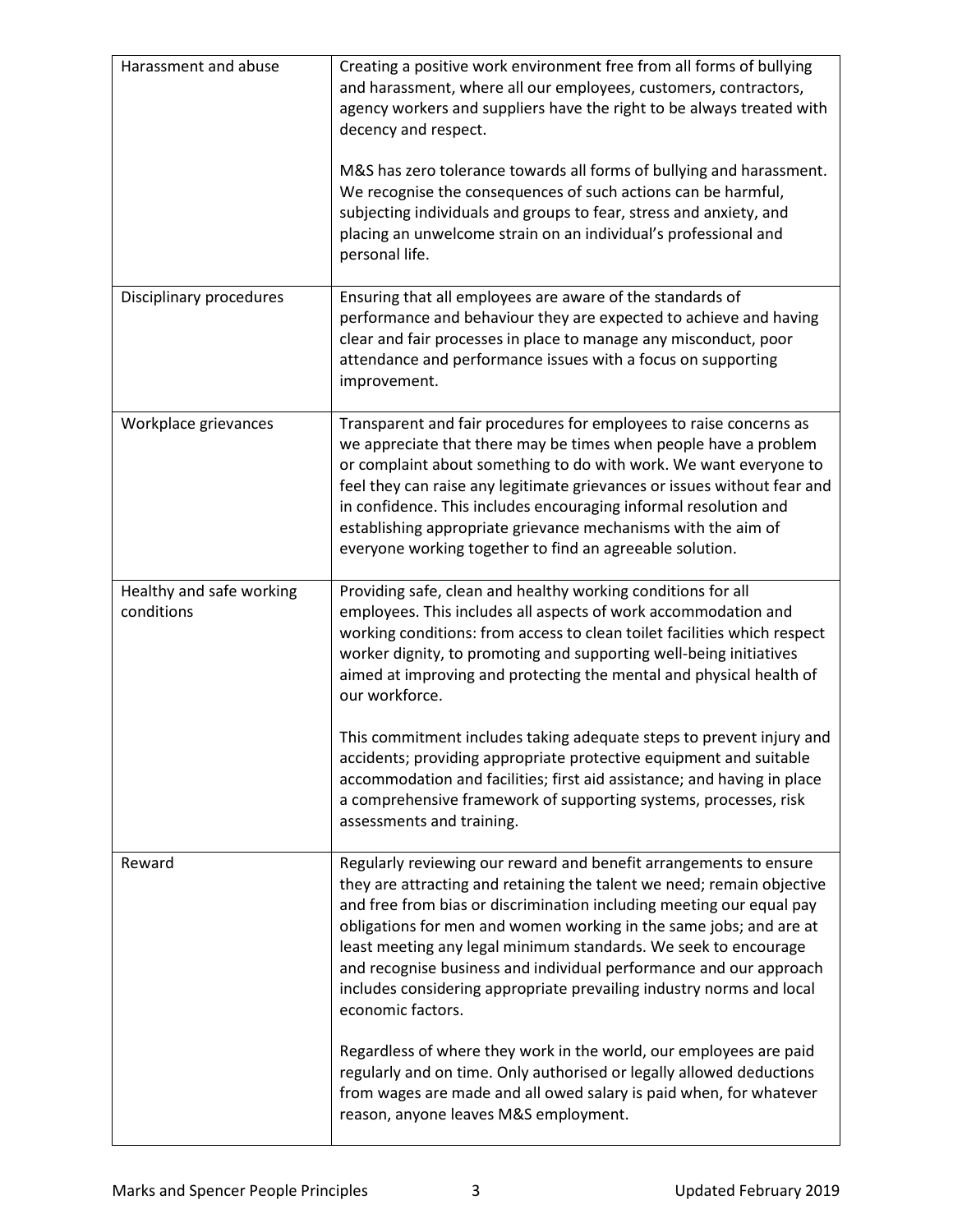| <b>Working Hours</b>                  | Ensuring that the working hours of all our employees comply with<br>national laws or benchmark industry standards or relevant<br>international standards. This includes making sure everyone has<br>appropriate rest breaks and time off work.                                                                                                                                                                                                                                             |
|---------------------------------------|--------------------------------------------------------------------------------------------------------------------------------------------------------------------------------------------------------------------------------------------------------------------------------------------------------------------------------------------------------------------------------------------------------------------------------------------------------------------------------------------|
|                                       | Any overtime above contractual requirements is voluntary. The total<br>hours worked (including overtime) in any week must not regularly<br>exceed 60 hours in a single week.                                                                                                                                                                                                                                                                                                               |
|                                       | Working hours may exceed 60 hours in a single week only in<br>exceptional circumstances where any of the following are met: this is<br>allowed by national law; this is allowed by a collective agreement<br>freely negotiated with a workers' organisation representing a<br>significant portion of the workforce; appropriate safeguards are taken<br>to protect the worker's health and safety; and exceptional<br>circumstances apply such as seasonal work, accidents or emergencies. |
| Bribery and corruption                | Doing the right thing, the right way. Our Code of Ethics and<br>Behaviours outlines the standards and behaviours that M&S upholds<br>as a company, to ensure that the highest standards of honesty and<br>integrity are always maintained.                                                                                                                                                                                                                                                 |
|                                       | This includes operating a zero-tolerance approach to the making or<br>receiving of bribes or corrupt payments, in any form. This applies to<br>all employees or anyone else acting on M&S's behalf, anywhere in the<br>world.                                                                                                                                                                                                                                                              |
| Agency/indirectly employed<br>workers | Respecting the human rights, sustainability and decent working<br>conditions of all agency and indirectly employed workers who are<br>supporting the M&S business.                                                                                                                                                                                                                                                                                                                         |
|                                       | M&S has a detailed set of Global Sourcing Principles which sets the<br>high standards it expects from all its suppliers and the processes and<br>systems M&S expects them to implement to protect their workers,<br>the environment, communities and other right holders.                                                                                                                                                                                                                  |
| Right to work                         | Ensuring that all employees have the right to work legally.                                                                                                                                                                                                                                                                                                                                                                                                                                |
| Forced labour                         | Ensuring that all M&S employees work for the company on a voluntary<br>basis, and not under threat of any penalty or sanctions. This includes<br>respecting the right of employees to terminate their employment<br>after reasonable notice and to receive all owed salary.                                                                                                                                                                                                                |